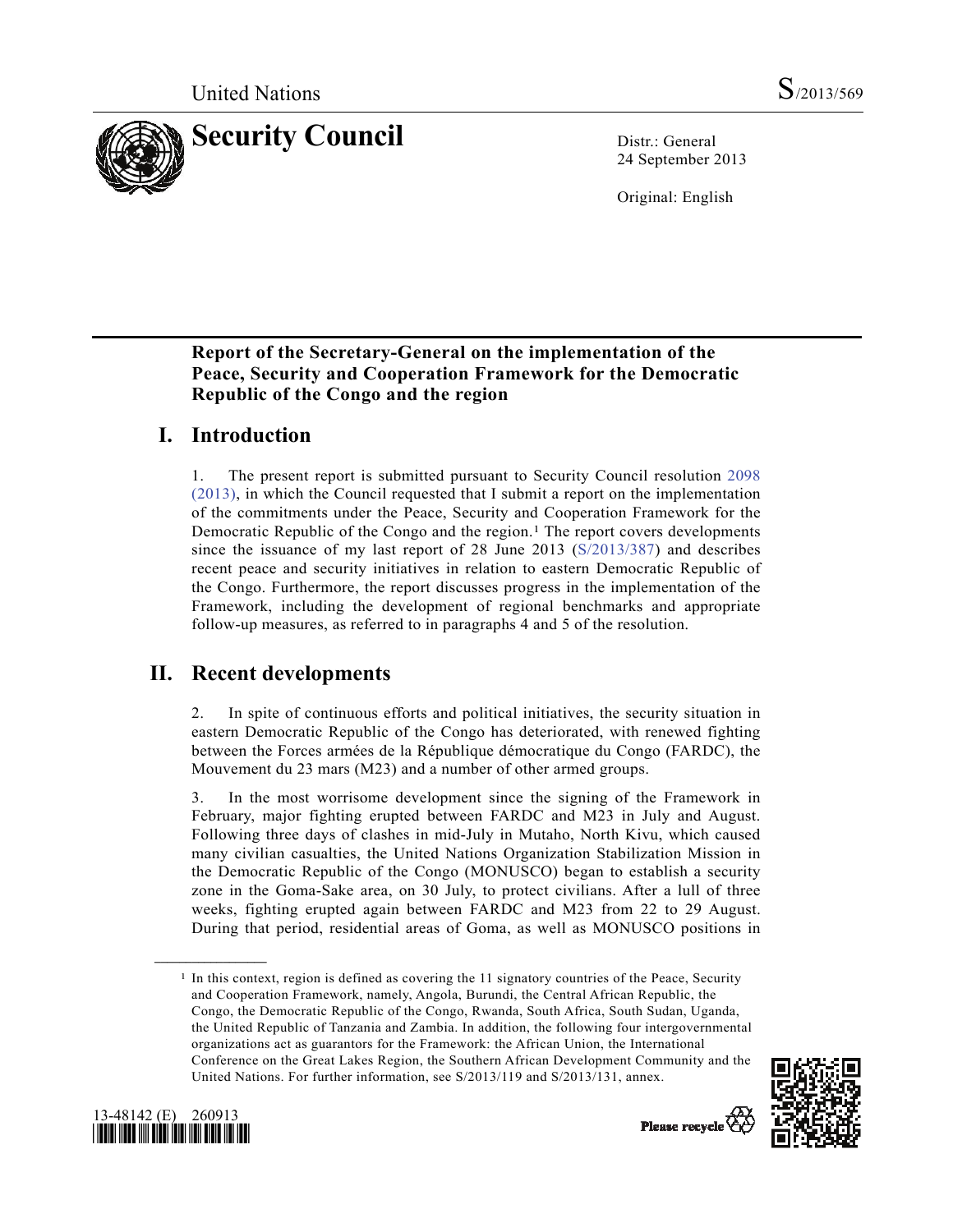the Munigi Hills, north of Goma, were shelled by M23. In the fighting, 8 civilians were killed, and at least 40 others were wounded. In addition, 1 peacekeeper from the United Republic of Tanzania was killed, and 14 peacekeepers from South Africa and the United Republic of Tanzania sustained injuries. In accordance with the mandate of the Mission to protect civilians, the MONUSCO Force Intervention Brigade and other units of the Force responded to the attack by providing strong support to FARDC, which succeeded in dislodging M23 from its positions on the Munigi Hills. During the same period, artillery shells were fired into Rwanda, killing a civilian and causing serious injuries to a child. On 23 August, my Special Representative for the Democratic Republic of the Congo and Head of MONUSCO, Martin Kobler, and the United Nations Deputy High Commissioner for Human Rights, Flavia Pansieri, strongly condemned the targeting of civilian areas, during a joint press conference held in Goma. Meanwhile, scores of civilians demonstrated in Goma on 24 August to protest attacks by armed groups and demand MONUSCO intervention and protection. On 30 August, I issued a statement condemning the targeting of civilians and peacekeepers by M23, and reiterating the United Nations commitment to protecting civilians and holding violators of international law accountable. The period under review also saw attacks against civilians by the Forces démocratiques de libération du Rwanda (FDLR), in the Bendera area of northern Katanga province, near the border with South Kivu province.

4. As a result of clashes between FARDC and various armed groups, the humanitarian situation in the Democratic Republic of the Congo has remained alarming, raising serious protection concerns. Tens of thousands of people were newly displaced. The latest clashes between FARDC and M23, starting on 21 August in Kibati, north of Goma, posed a major risk to the populations living in the area. More than a dozen civilians were reportedly killed, and many others were injured when mortar rounds landed in and around Goma. Together, North Kivu and South Kivu provinces account for 65 per cent of the 2.6 million internally displaced persons (IDPs) in the country, with over 1 million IDPs in North Kivu, as at 25 August, and an estimated 712,000 IDPs in South Kivu, as at 31 July. Furthermore, nearly 45,000 people were newly displaced in July alone in Pweto territory, Katanga province, owing to the activities of the local "Bakata Katanga" militia, including their clashes with FARDC. In the same vein, starting on 22 August, fighting in South Irumu Orientale province, between FARDC and the Forces de résistance patriotique en Ituri (FRPI) displaced over 30,000 people.

5. The conflict in eastern Democratic Republic of the Congo has also continued to have a severe regional impact, with thousands of Congolese refugees arriving in neighbouring countries over the reporting period. With these new arrivals, approximately 440,000 Congolese refugees are now living in neighbouring countries. Uganda experienced a significant influx in July 2013, as evidenced by over 66,000 Congolese nationals crossing into the country, especially after intense fighting between FARDC and the Ugandan Allied Democratic Forces/National Army for the Liberation of Uganda (ADF-NALU) rebel group in Beni territory (North Kivu). Uganda is currently the largest recipient of Congolese refugees, hosting approximately 150,000 people. New Congolese refugees also arrived in Burundi and, to a lesser extent, in Rwanda. As at 31 July, Burundi was host to some 45,000 refugees, as well as approximately 79,000 IDPs. Other host countries to Congolese refugees in the region included the United Republic of Tanzania (63,000), the Republic of Congo (44,300), South Sudan (18,500), Zambia (15,000),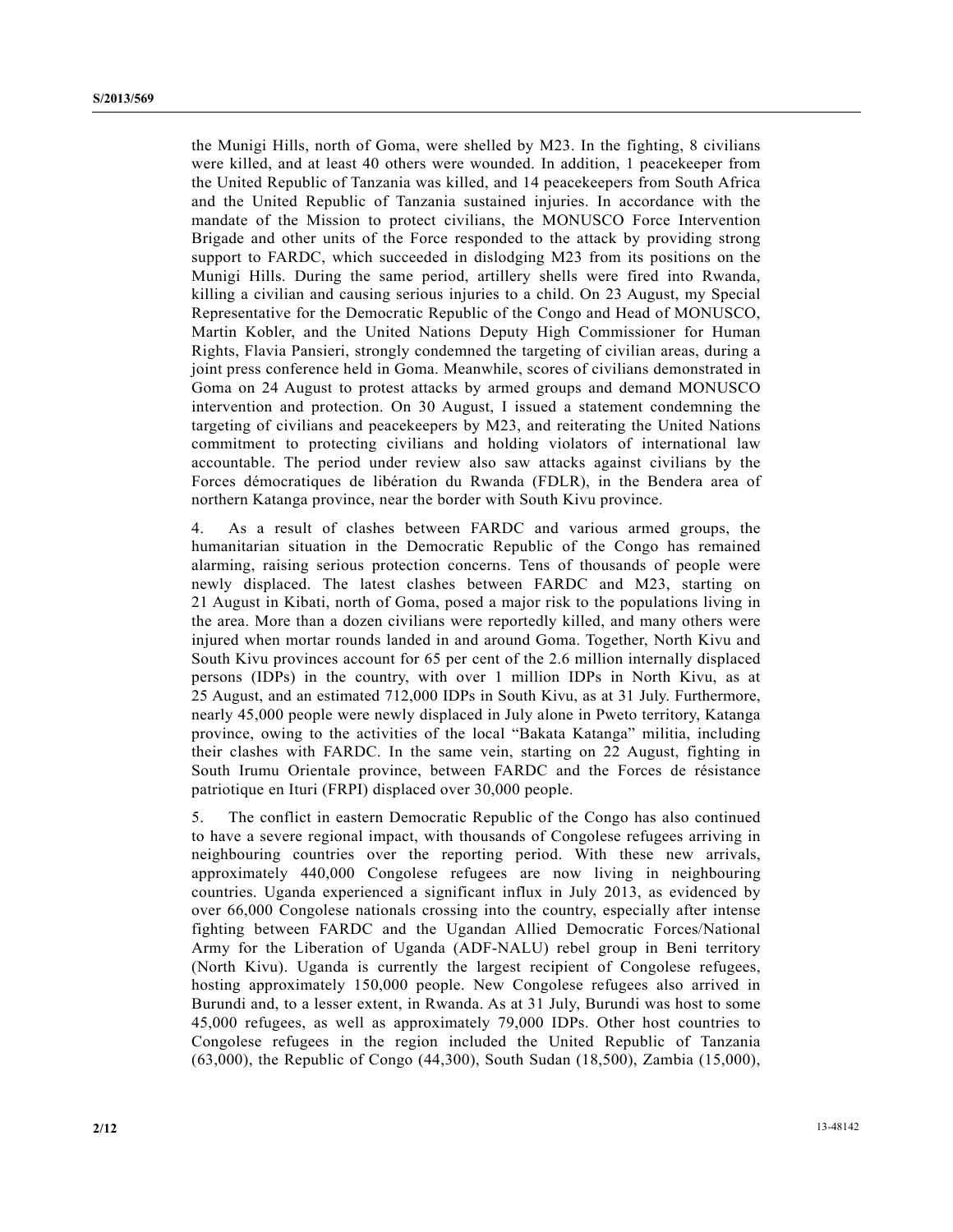the Central African Republic (13,000) and Angola (7,000). On a related note, the Democratic Republic of the Congo is host to nearly 180,000 refugees from other countries in the region. This figure includes over 40,000 refugees from the Central African Republic, who have arrived in the Equator and Orientale provinces of the Democratic Republic of the Congo since December 2012.

6. While long-running and well-established, the large-scale humanitarian response in the region has continued to face serious challenges. Efforts to deliver life-saving assistance to people in need have been hindered by the resumption of fighting around Goma and in other areas. As a result of the deterioration of the humanitarian situation over the past 18 months, resources and capacities for lifesaving activities and alleviation of human suffering are now severely stretched across all sectors, leaving hundreds of thousands of persons without assistance.

7. The number of reported violations of human rights and international humanitarian law by M23 increased during the period under review. Separately, allegations of serious mistreatment of prisoners and mutilation of corpses of M23 combatants by FARDC and the Congolese national police were reported between 14 and 16 July. There were also numerous reports of killings, wounding and forceful recruitment by M23, including the recruitment of children. In North Kivu alone, the United Nations Children's Fund estimates that 2,000 children are currently associated with armed groups. In Katanga province, about 400 children were recently demobilized from the local "Bakata Katanga" militia.

8. There was a surge in the number of incidents of sexual violence against civilians committed by M23. A Human Rights Watch report, released on 22 July, claimed that M23 had forcefully recruited children, summarily executed at least 44 people, and raped at least 61 women and girls since March 2013. Furthermore, as at 30 July, the Office of the United Nations High Commissioner for Refugees protection monitoring teams had registered 705 cases of sexual violence, including 619 cases of rape, since January. This figure represents a significant increase from the 108 cases recorded during the same period last year.

9. The resumption of hostilities between FARDC and M23 has led to an increase in diplomatic tensions in the region. On 8 July, the Minister for Foreign Affairs and Cooperation of Rwanda, Louise Mushikiwabo, addressed a letter to the Security Council, alleging that MONUSCO military commanders held contacts and shared information with FDLR elements. Both the Government of the Democratic Republic of the Congo and MONUSCO officials denied those allegations. On 20 August, Mrs. Mushikiwabo wrote me a letter to provide further information regarding the allegations contained in her aforementioned letter to the Security Council. She also expressed concern over what she described as an "unhealthy collaboration" between FARDC and FDLR. In a related development, on 15 July, the Government of Rwanda denounced what it described as deliberate shelling of Rwandan territory, reportedly originating from an area controlled by FARDC and MONUSCO in eastern Democratic Republic of the Congo. The Government of the Democratic Republic of the Congo denied the shelling. MONUSCO also rejected the allegations and indicated that it had not fired any weapon on that day. MONUSCO further encouraged the Government of Rwanda to work through the Goma-based Expanded Joint Verification Mechanism to investigate the incident. During the clashes between FARDC and M23 from 22 to 29 August, the Democratic Republic of the Congo and Rwanda traded accusations of deliberately shelling their respective territories.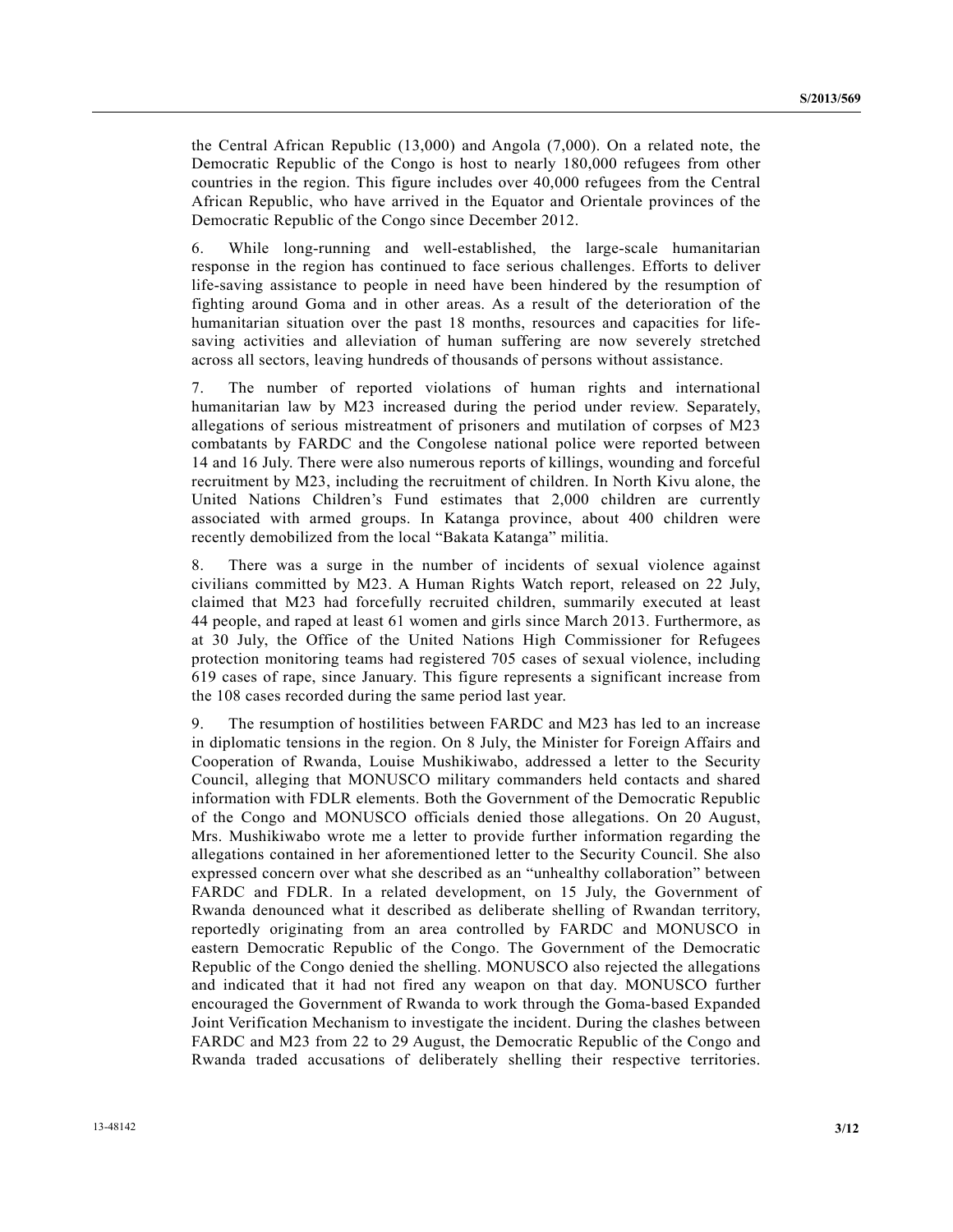Various diplomatic initiatives were undertaken by the United Nations and the international community to help reduce mounting tensions between the two neighbours. Shortly before the joint visit of my Special Envoy and other Envoys to the region, my Special Representative for the Democratic Republic of the Congo visited Kigali for an exchange of views with the Rwandan authorities.

10. In July, the Government of the Democratic Republic of the Congo issued an arrest and extradition warrant for M23 leader Lieutenant Colonel Eric Badege. This followed the issuance, earlier in May, of arrest warrants for the former Chairman of M23, Jean-Marie Runiga, and two military commanders, Colonel Baudouin Ngaruye and Colonel Innocent Zimurinda, who fled to Rwanda following the internal split within M23 in March 2013. The four are accused of war crimes, crimes against humanity and the creation of an insurrectional movement. They are also listed by the Security Council Committee established pursuant to resolution 1533 (2004). Other prominent M23 members may also be responsible for human rights violations, and some may be liable for judicial action in the Democratic Republic of the Congo.

11. On 19 July, the Group of Experts assisting the Security Council Committee established pursuant to resolution 1533 (2004) submitted its interim report to the Committee. The Group reported that M23 had continued to receive limited support from within the territory of Rwanda. The Government of Rwanda strongly denied any collaboration with M23. The Group also documented local-level collaboration between FARDC and FDLR.

12. Progress in the Kampala Dialogue between the Government of the Democratic Republic of the Congo and M23 was limited during the reporting period. On 12 July, the Minister of Defence of Uganda and Facilitator of the talks, Dr. Crispus Kiyonga, submitted the second version of a draft agreement based on inputs from both parties. While the draft reflected some progress in the talks, it still required further negotiations and refinement, particularly on three critical points that remained contentious, namely, integration, disarmament and amnesty for M23 members. It should be noted that the United Nations is against the granting of amnesties to alleged perpetrators of war crimes, crimes against humanity, genocide or gross violations of human rights, in accordance with international law standards, as explained in the 2006 Guidelines for United Nations Representatives on Certain Aspects of Negotiations for Conflict Resolution. In March 2013, MONUSCO conveyed this message to the Government of the Democratic Republic of the Congo, which, in turn, expressed its opposition to amnesty for the perpetrators of serious crimes under international law and serious human rights violations.

13. The sixth extraordinary Summit of the Heads of State and Government of the International Conference on the Great Lakes Region was held in Nairobi, on 31 July. In her opening remarks, my Special Envoy for the Great Lakes Region, Mary Robinson, stressed the role of the Conference as guarantor of the Framework and highlighted the timeliness of the summit. In the declaration issued at the end of the summit, the Heads of State renewed their commitment to the Framework and stressed the need to work collaboratively in order to find lasting solutions to the conflict in eastern Democratic Republic of the Congo and the region. They reaffirmed their support to the Kampala Dialogue and requested my Special Envoy, my Special Representative for the Democratic Republic of the Congo, the Special Representative of the African Union Commission for the Great Lakes Region, Boubacar Gaoussou Diarra, and the Special Envoy of the United States to the Great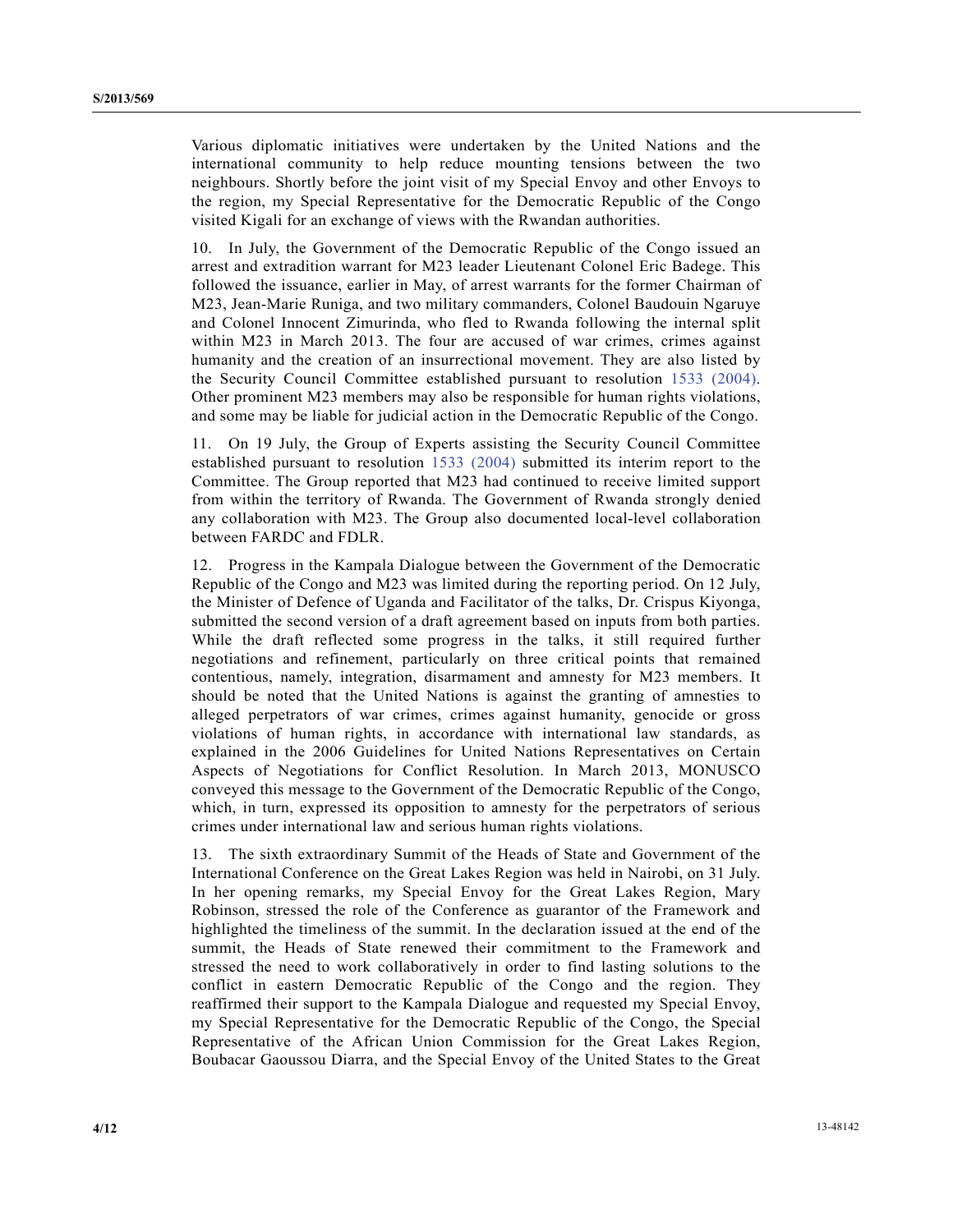Lakes region, Russell Feingold, to assist the process. This request followed a similar call by Ministers of the region, at an informal meeting held in New York on 25 July. The International Conference on the Great Lakes Region summit further commended the work of the Technical Support Committee, which had been developing the benchmarks for the implementation of the Peace, Security and Cooperation Framework, under the auspices of my Special Envoy and the Special Representative of the African Union for the Great Lakes region. Finally, the summit called for greater collaboration between MONUSCO and regional security and political mechanisms, such as the Expanded Joint Verification Mechanism.

14. Also during the International Conference on the Great Lakes Region summit, the Governments of Kenya and the Sudan expressed interest in joining the Framework. In the declaration that followed the summit, the Conference leaders requested the United Nations to consider their request. Consequently, following consultations with the African Union, the Southern African Development Community (SADC) and the International Conference on the Great Lakes Region, Kenya and the Sudan were invited to participate in the next meeting of the Regional Oversight Mechanism, which took place in New York on 23 September.

15. Other regional efforts have also supported the implementation of the Framework. The thirty-third Summit of the Heads of State and Government of SADC, held in Lilongwe on 17 and 18 August, reiterated the support of the region for the Framework and commended the adoption of Security Council resolution 2098 (2013). The SADC summit commended the Kampala Dialogue between the Government of the Democratic Republic of the Congo and M23, while noting that the talks had become protracted and a reasonable deadline should be considered. SADC leaders also urged all Congolese stakeholders to participate in the forthcoming national dialogue in the Democratic Republic of the Congo.

16. In response to the renewed fighting between FARDC and M23, President Museveni of Uganda convened the seventh extraordinary summit of the Heads of State and Government of the International Conference on the Great Lakes Region, held in Kampala, on 5 and 6 September. The summit was well attended, notably by Presidents Kabila, Kagame, Kikwete and Kiir. In the margins of the summit, President Museveni met his peers in closed-door consultations to discuss the issues that had hindered the Kampala Dialogue and triggered the latest round of fighting. Topics discussed included the cessation of hostilities, amnesty, integration, the disarmament of M23 and the fate of the top leadership of M23. My Special Envoy attended these consultations and encouraged the leaders to take a principled approach, noting the United Nations policy against amnesty and integration for the perpetrators of crimes against humanity, war crimes and other human rights abuses, including sexual and gender-based violence. There were also some bilateral meetings, notably between President Kagame and President Kikwete. During that meeting, the two leaders discussed ways to ease growing tensions between their countries over the situation in eastern Democratic Republic of the Congo.

17. The extraordinary summit (i) strongly condemned the recent bombings in the Goma area and in Rwanda and tasked the Expanded Joint Verification Mechanism to investigate the attacks and report back; (ii) directed the parties to the Kampala Dialogue to resume the talks within 3 days and conclude them within a period of 14 days; (iii) urged M23 to end its military activities and threats to overthrow the Government of the Democratic Republic of the Congo; (iv) decided to continue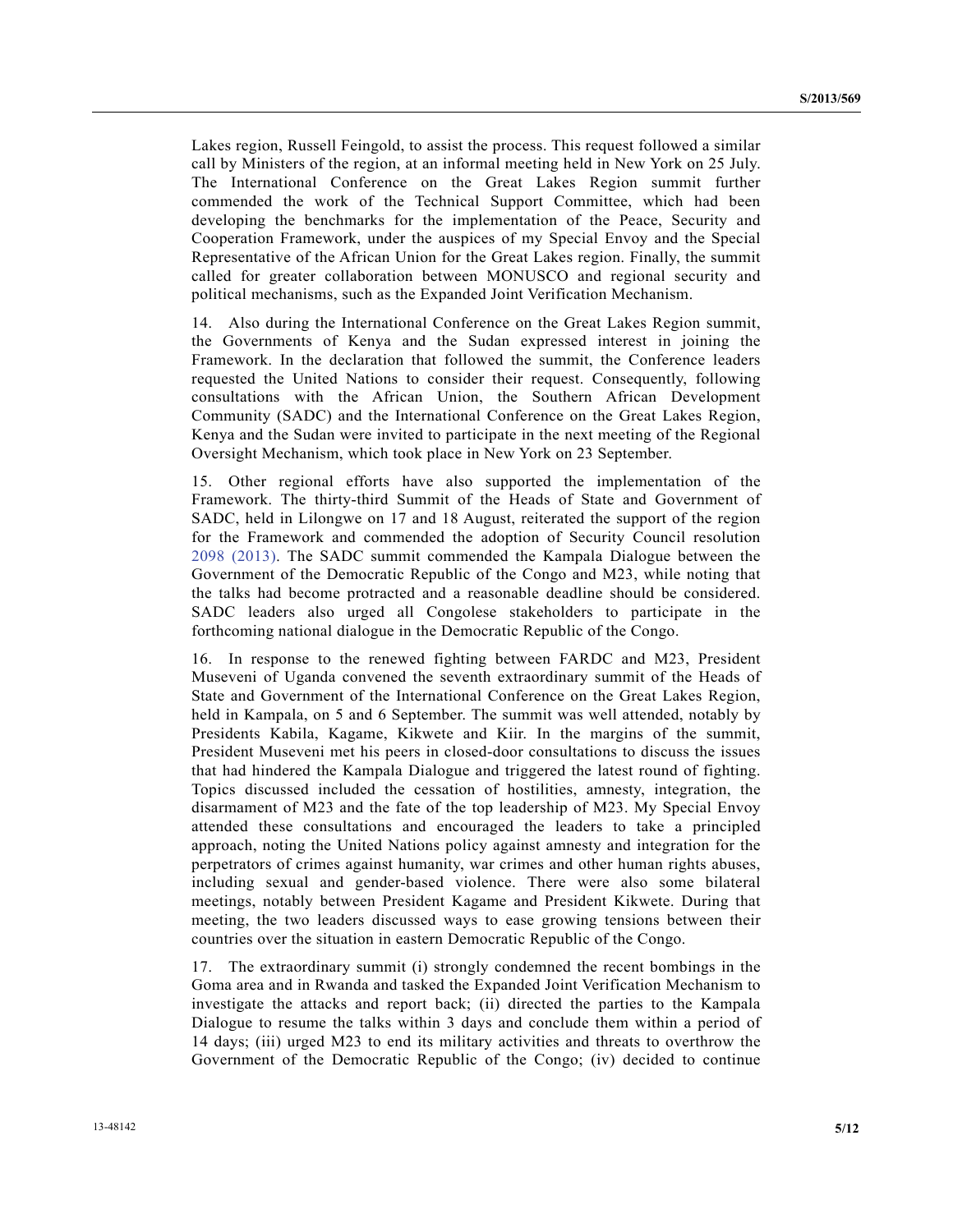exerting pressure on M23 and all other negative forces in eastern Democratic Republic of the Congo, in collaboration with the Force Intervention Brigade; (v) accepted the request by MONUSCO to have permanent representation within the Expanded Joint Verification Mechanism; (vi) requested MONUSCO to provide logistical support to the Expanded Joint Verification Mechanism; (vii) requested the United Nations to find an urgent solution for the former M23 combatants interned in eastern Rwanda since March 2013; and (viii) accepted the proposal of the SADC summit of 17 and 18 August to convene a joint SADC/International Conference on the Great Lakes Region summit on the Great Lakes region.

### **III. Activities of the Special Envoy**

18. During the reporting period, my Special Envoy undertook consultations with regional leaders, international stakeholders and civil society groups, with the aim of advancing the implementation of the commitments stipulated in the Framework.

19. On 25 July, Special Envoy Robinson convened a ministerial meeting, in the margins of the high-level debate of the Security Council on the Great Lakes region. In attendance were Ministers from Burundi, the Democratic Republic of the Congo, Rwanda, Uganda and South Africa, and the United States Special Envoy for the Great Lakes region, my Special Representative for the Democratic Republic of the Congo, and my Special Representative and Head of the United Nations Office in Burundi (BNUB). Representatives of the African Union Commission, the European Union and SADC were also in attendance. Participants reiterated their support to the Framework and called for an end to hostilities in eastern Democratic Republic of the Congo. There was also recognition that the Kampala Dialogue should be concluded to de-escalate tensions and ease the suffering of those affected by the fighting. To this end, Special Envoy Robinson, Special Representative Kobler and United States Special Envoy Feingold were requested to assist the Kampala Dialogue. This request was later endorsed by the Heads of State and Government of the International Conference on the Great Lakes Region, at the sixth extraordinary summit held in Nairobi on 31 July.

20. My Special Envoy also undertook several visits to countries in and around the Great Lakes region, notably Burundi, Kenya and South Africa. In Burundi, she and President Pierre Nkurunziza discussed Burundi's experience with security sector reform, as well as various issues related to the Framework. She also visited Pretoria on 27 July and met with South Africa President Jacob Zuma and the South Africa Minister of International Relations and Cooperation, Maite Koana-Mashabane. In Kenya, her discussions with President Uhuru Kenyatta and Secretary of Foreign Affairs Amina Mohamed included Kenya's request to join the Framework.

21. During and after the fighting in Mutaho, between FARDC and M23, my Special Envoy held telephone conversations with Presidents Kabila, Kagame and Kikwete. She encouraged the leaders to do everything in their power to restore calm and prevent the situation from deteriorating further. Likewise, during and after the second round of fighting near Goma, in late August, my Special Envoy urged all actors to observe maximum restraint, protect civilians and refrain from any action that could cause a further escalation of violence. Through these consultations, Special Envoy Robinson sought support to ease growing tensions, resolve the impasse in the Kampala Dialogue and advance the development of benchmarks and progress indicators for the Framework.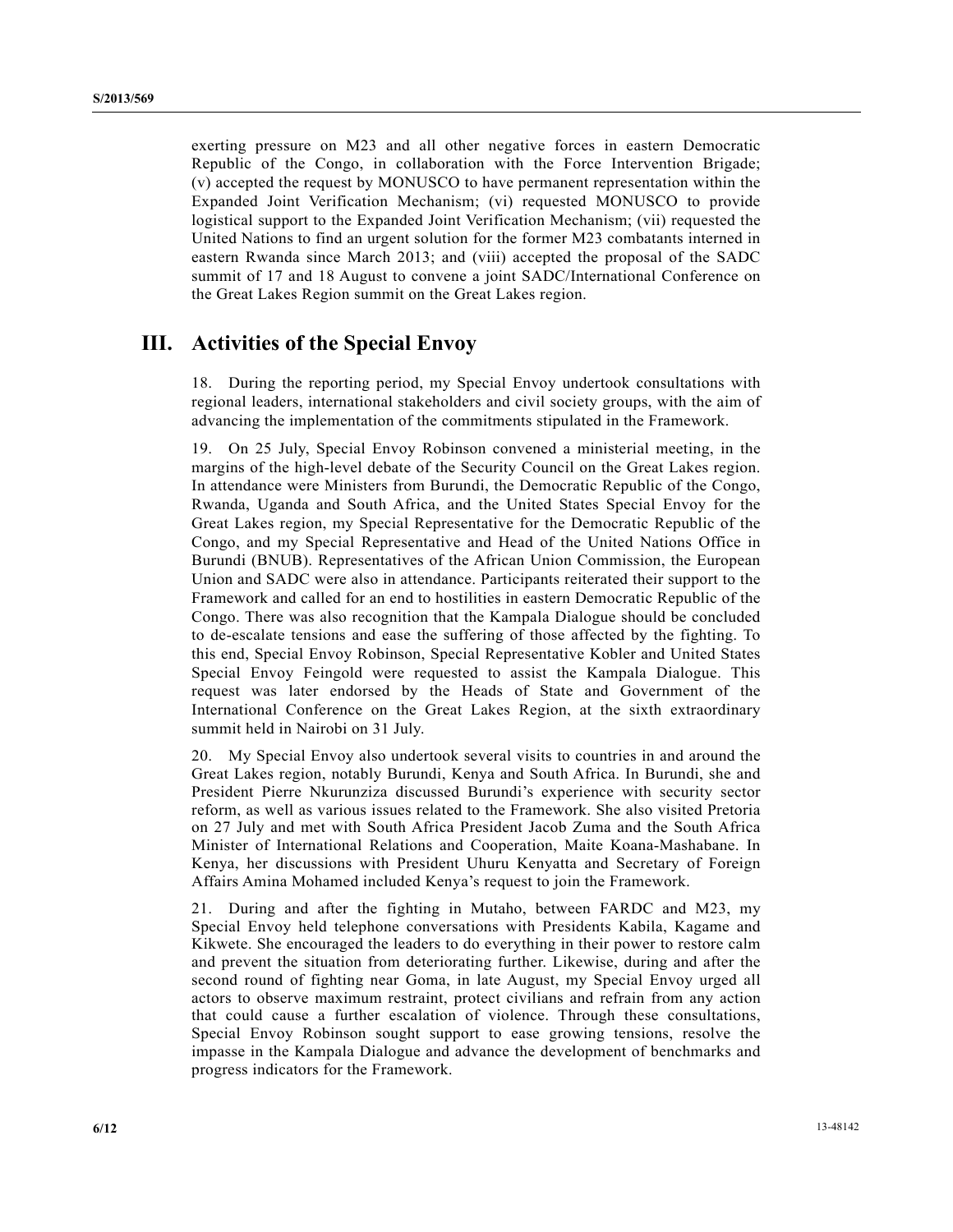22. Special Envoy Robinson also travelled to Brussels on 11 July and met with senior officials from the European Union, including the Commissioner for Development. She urged them to prioritize their engagement in the Great Lakes region, especially in the area of security sector reform. She also underlined the need for improved donor alignment to increase the efficiency of international support to the Democratic Republic of the Congo, and to make peace dividends more tangible. My Special Envoy also held consultations with the Minister for Foreign Affairs of Belgium, Didier Reynders, and the Minister for Development and Cooperation of Belgium, Jean-Pascal Labille, to encourage multilateral and bilateral assistance to the Democratic Republic of the Congo.

23. Following the International Conference on the Great Lakes Region summit of 31 July, my Special Envoy and her colleagues intensified consultations with regional leaders to determine how best to support political initiatives, including the Kampala Dialogue. The team of my Special Envoy travelled to Brazzaville, Kinshasa, Kampala and Kigali, where her Special Adviser met with senior army and intelligence officers, political officials and the MONUSCO leadership. They discussed the stalemate in the Kampala Dialogue, as well as other political and security matters. These included preparations for the National Dialogue in the Democratic Republic of the Congo, activities of the Force Intervention Brigade, and growing diplomatic tensions between Rwanda and the United Republic of Tanzania.

24. Together with my Special Representative for the Democratic Republic of the Congo, the United States Special Envoy for the Great Lakes region, the African Union Special Representative of the African Union Commission for the Great Lakes, and the European Union Senior Coordinator for the Great Lakes region, Koen Vervaeke, my Special Envoy undertook a joint visit to the Democratic Republic of the Congo, Rwanda and Uganda. The visit was initially planned for mid-September; however, in the light of the deteriorating situation in eastern Democratic Republic of the Congo, the Envoys decided to advance their trip. The visit was intended to help reduce tensions in eastern Democratic Republic of the Congo and the region, bring the Kampala Dialogue to a swift conclusion, and boost the implementation of the Peace, Security and Cooperation Framework.

25. The joint visit started in Kinshasa on 4 September, where the Envoys met with President Kabila, Prime Minister Matata, the Deputy Minister for Foreign Affairs, the Speakers of the Parliament and Senate, representatives of the permanent members of the Security Council and representatives of the donor community. The Envoys encouraged the Congolese authorities to accelerate the pace of reforms in order to meet their national commitments under the Framework, especially in the areas of security and governance. The delegation also encouraged the Government to re-engage in, and swiftly conclude, the Kampala Dialogue. The Envoys and the Congolese authorities agreed on a principled approach regarding the issues of amnesty and integration for M23. They also discussed the need for a broader political process to address the root causes of instability in the Democratic Republic of the Congo. In this regard, they welcomed the National Dialogue and stressed that the consultations should be inclusive and produce tangible outcomes. On 6 September, the delegation travelled to Goma, where they met with the Force Commander of MONUSCO, as well as representatives of international organizations and NGOs. They reviewed the security and humanitarian situation and commended MONUSCO for assisting FARDC in protecting civilians. The Envoys also undertook a field trip to the Mugunga III refugee camp.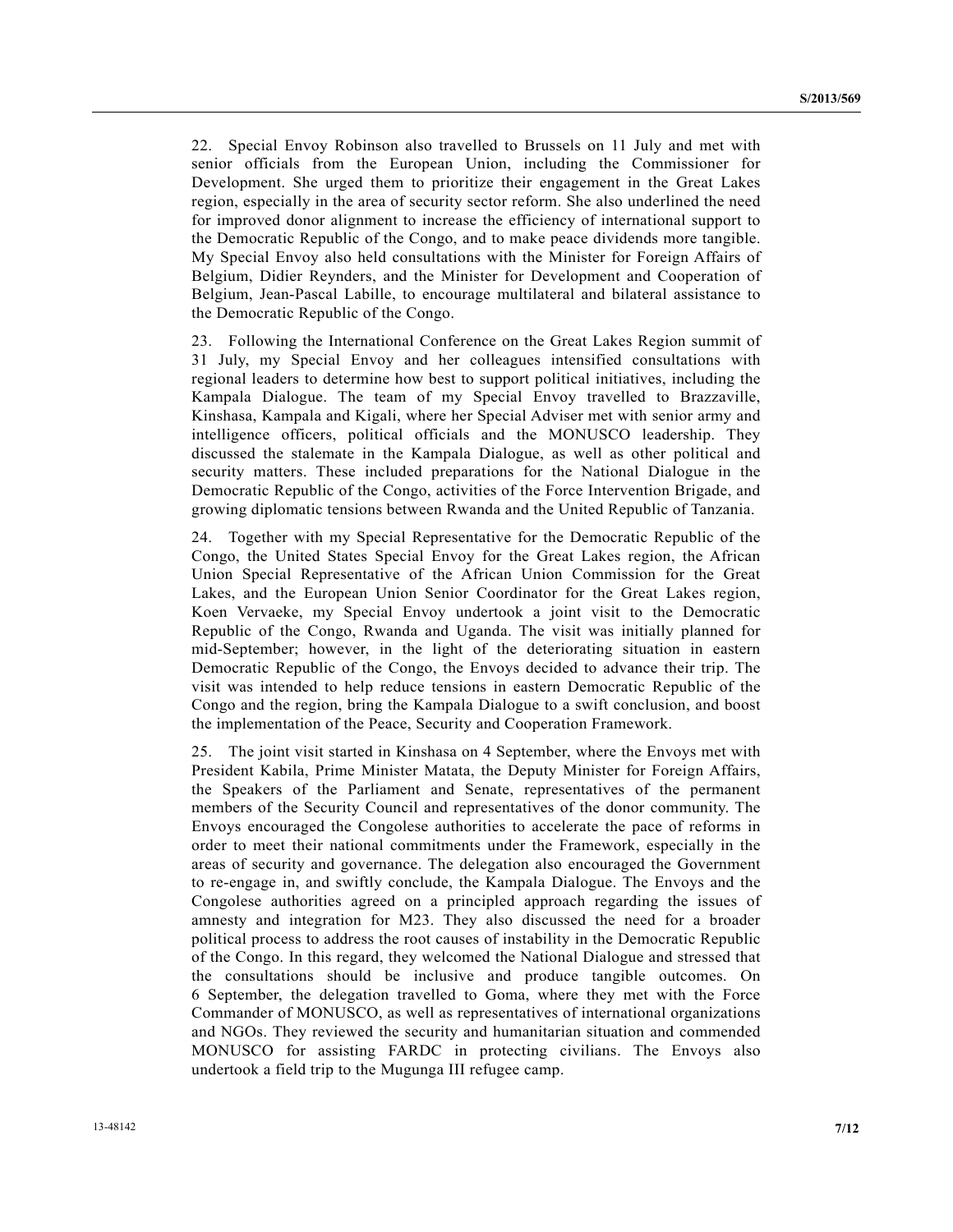26. On 5 September, my Special Envoy and her colleagues travelled to Kampala, where they held separate consultations with regional leaders, in the margins of the seventh extraordinary Summit of the Heads of State and Government of the International Conference on the Great Lakes Region. They discussed amnesty and integration, ways to conclude the Kampala Dialogue, the threat posed by FDLR and ADF-NALU and the worsening humanitarian crisis. The Envoys also noted the effectiveness of the Force Intervention Brigade during the latest clashes near Goma, the need to rebuild trust between the leaders of the region, and the necessity of strengthening the Expanded Joint Verification Mechanism and its relationship with MONUSCO.

27. Continuing their joint visit, my Special Envoy and her colleagues travelled to Kigali, where they met with President Kagame and key Government ministers, including the Minister for Foreign Affairs, the Minister of Defence, the Minister of Finance and Economic Planning, and the Director General of the National Intelligence and Security Services. While in Kigali, the Envoys noted the strong perception that some Governments in the region were backing negative forces, particularly M23 and FDLR. They noted that such support was a violation of the Framework. On a positive note, they welcomed the consensus within the region that the Government of the Democratic Republic of the Congo and M23 should resume their negotiations in Kampala. The delegation also discussed the importance of pursuing peace and development initiatives simultaneously, since the two objectives are mutually reinforcing. Lastly, the Envoys and the Rwandan authorities agreed that, in order to overcome the major challenges confronting them, the countries of the Great Lakes region should skilfully manage diversity and promote inclusiveness among all groups.

28. Underscoring her commitment to promote the role of women in peacemaking, Special Envoy Robinson also continued her active engagement with civil society groups, particularly women's groups, in line with Security Council resolution 1325 (2000) and Security Council resolution 2106 (2013), as well as other relevant resolutions. From 9 to 11 July, she organized a regional consultation on women, peace, security and development in the Great Lakes region in Bujumbura, in collaboration with Femmes Africa solidarité and the International Conference on the Great Lakes Region, with the support of BNUB. More than 100 women leaders from the Great Lakes region and signatory countries of the Framework attended the conference. These included the Gender Ministers of Burundi, the Democratic Republic of the Congo, Rwanda and Uganda. Subregional, regional and international organizations were also represented, as well as donor countries. Participants welcomed the consultation and expressed their readiness to support the implementation of the Framework. They also stressed, however, that they lacked resources to step up their engagement, particularly in the areas of monitoring and advocacy, as well as combating violence against women. Participants were given the opportunity to provide inputs to the development of benchmarks for the Framework, which were later shared with the Technical Support Committee. A key outcome of the meeting was the endorsement of the proposal of my Special Envoy to establish a communication platform, with a view to keeping donors informed about the mobilization and engagement of women in the region. The envisaged platform would also marshal technical expertise to support women's peace initiatives within the scope of the Framework.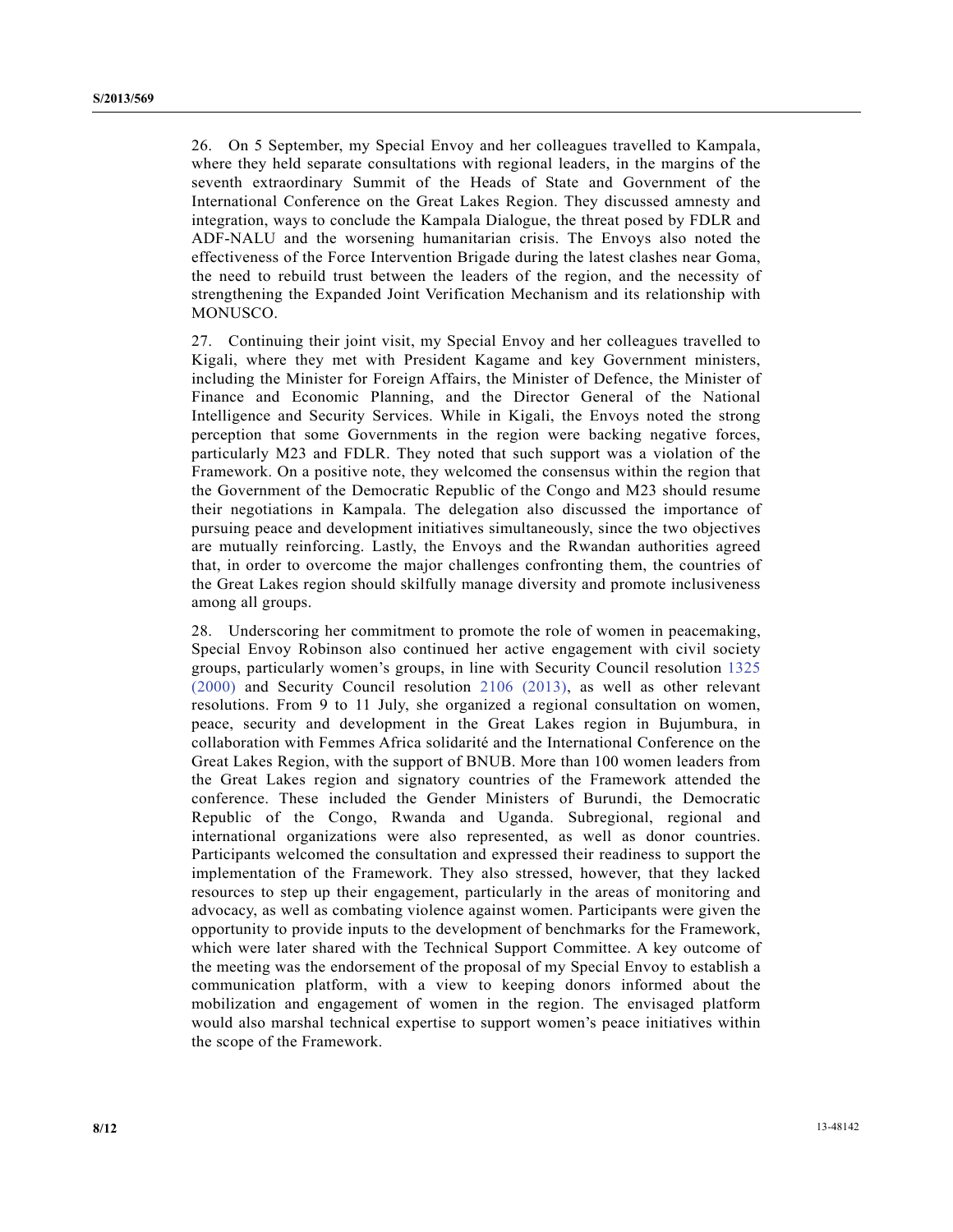# **IV. Implementation of the commitments made under the Peace, Security and Cooperation Framework for the Democratic Republic of the Congo and the Region**

#### **A. Commitments of the Democratic Republic of the Congo**

29. Under the chairmanship of the Presidents of the Senate and National Assembly, the National Dialogue began on 7 September and lasted two weeks. President Kabila had called for these consultations to build national cohesion, following the capture of Goma by M23 in November 2012. Some political and civil society figures had called on the international community to play a greater role in the dialogue. In this regard, President Sassou Nguesso of Congo had expressed his availability to act as facilitator, if requested.

30. While a large array of political parties and civil society representatives were in attendance, the main parties of the political opposition, in particular, Union pour la démocratie et le progrès social (UDPS) and Union pour la nation congolaise (UNC), declined to participate in the proceedings, criticizing the format of the consultations. My Special Representative for the Democratic Republic of the Congo attended the opening ceremony.

31. Since the establishment of the National Oversight Mechanism in May, some progress was accomplished on the electoral front. For instance, following the establishment of the new Independent National Electoral Commission, an Electoral Partnership meeting was held in July, for the first time in over a year. Furthermore, the Government officially requested United Nations technical and logistical electoral assistance, including in relation to provincial and local elections. Modest progress was also recorded towards reforming the security sector, improving financial governance and extending State authority.

#### **B. Commitments of the region**

32. On 28 June, a technical colloquium on disarmament, demobilization, repatriation, resettlement and reintegration was held in Kinshasa, under the auspices of the International Conference on the Great Lakes Region in order to review funding, technical, legal and programmatic gaps that could be addressed under the Framework. The colloquium was attended by representatives of the Conference and donors. Participants agreed to establish a regional cooperation mechanism on disarmament, demobilization, repatriation, resettlement and reintegration at the technical-level, which will operate under the Framework.

33. Pursuant to the regional tour that I embarked upon with President Jim Yong Kim of the World Bank, on 18 and 19 July, the African Union, the United Nations and the World Bank co-organized a ministerial meeting on the theme "Regional approaches to development in countries of the Great Lakes in support of the Peace, Security and Cooperation Framework". The meeting was attended by Ministers of Finance and Economic Planning, and Ministers for Foreign Affairs and International Cooperation from Great Lakes countries. Representatives of regional economic communities, partner countries, international organizations and civil society organizations were also in attendance. The meeting noted that enhanced regional economic cooperation and integration, and improved infrastructure and trade, could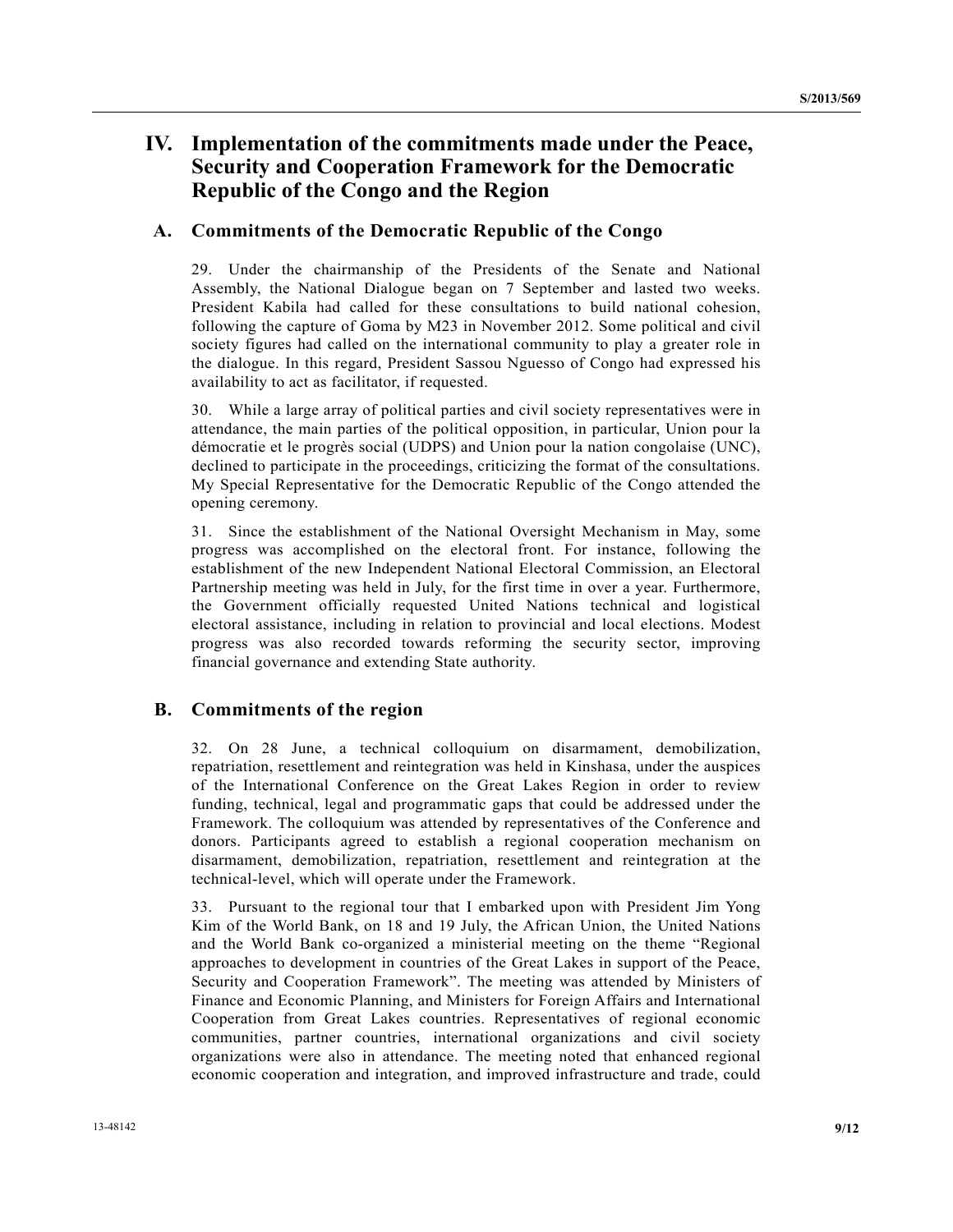foster economic inclusion and create opportunities, particularly for vulnerable groups, while strengthening political agreements. The meeting also identified a number of priority interventions in the region, notably in energy and transport infrastructure, agriculture, cross-border trade, economic development and the social sector. Further to the meeting, a mapping of regional priorities and areas of support was initiated. This will result in an action plan to strengthen collaboration and accelerate the implementation of regional development projects.

34. Another welcome initiative was the launch, on 25 July, of the joint mineral certification programme between the International Conference on the Great Lakes Region and the Democratic Republic of the Congo. The programme is a significant step towards stopping the illegal exploitation of minerals, eliminating fraud and preventing armed groups from benefiting from illegally exploited resources.

#### **C. Development of benchmarks**

35. Notable progress was made in the development of benchmarks and progress indicators for the Framework. Under the co-chairmanship of the United Nations and the African Union, the Technical Support Committee of the Regional Oversight Mechanism met three times in Nairobi. At those meetings, the Committee began by taking stock of gaps and challenges in the implementation of the 2006 Pact on Security, Stability and Development in the Great Lakes Region. It further recognized the importance of ongoing peace efforts such as the Kampala Dialogue; the Tripartite Framework between Angola, the Democratic Republic of the Congo and South Africa; and the Oyo Quadripartite process, initiated by the Republic of Congo.

36. In line with its terms of reference, the Committee has focused on developing regional benchmarks, while also providing inputs to the national and international benchmarks. Drawing on consultations with international partners and civil society leaders, the Committee has articulated a set of benchmarks and indicators that are specific, measurable, achievable and time-bound, with a clear indication of responsibilities. The benchmarks place a strong focus on the promotion of peace, security and justice. They also include measures to fight impunity, create enabling conditions for the return of refugees, support cooperation in the exploitation of natural resources and promote economic cooperation in the region. The regional benchmarks were adopted by the Regional Oversight Mechanism, at its second meeting held on 23 September, on the margins of the General Assembly. In keeping with the mandate of my Special Envoy, a monitoring and evaluation mechanism will soon be established to ensure that the commitments under the Peace, Security and Cooperation Framework are implemented and followed up regularly.

#### **D. International commitments**

37. As part of the development of international benchmarks and progress indicators, my Special Envoy has sought inputs from key international partners, including the International Contact Group on the Great Lakes Region, the World Bank and relevant entities within the United Nations system, particularly MONUSCO. In all of her contacts with international partners and donors, she encouraged them to coordinate their efforts in order to deliver tangible peace dividends. She also stressed the importance of reviving the Economic Community of the Great Lakes Conference, especially its agenda on economic development and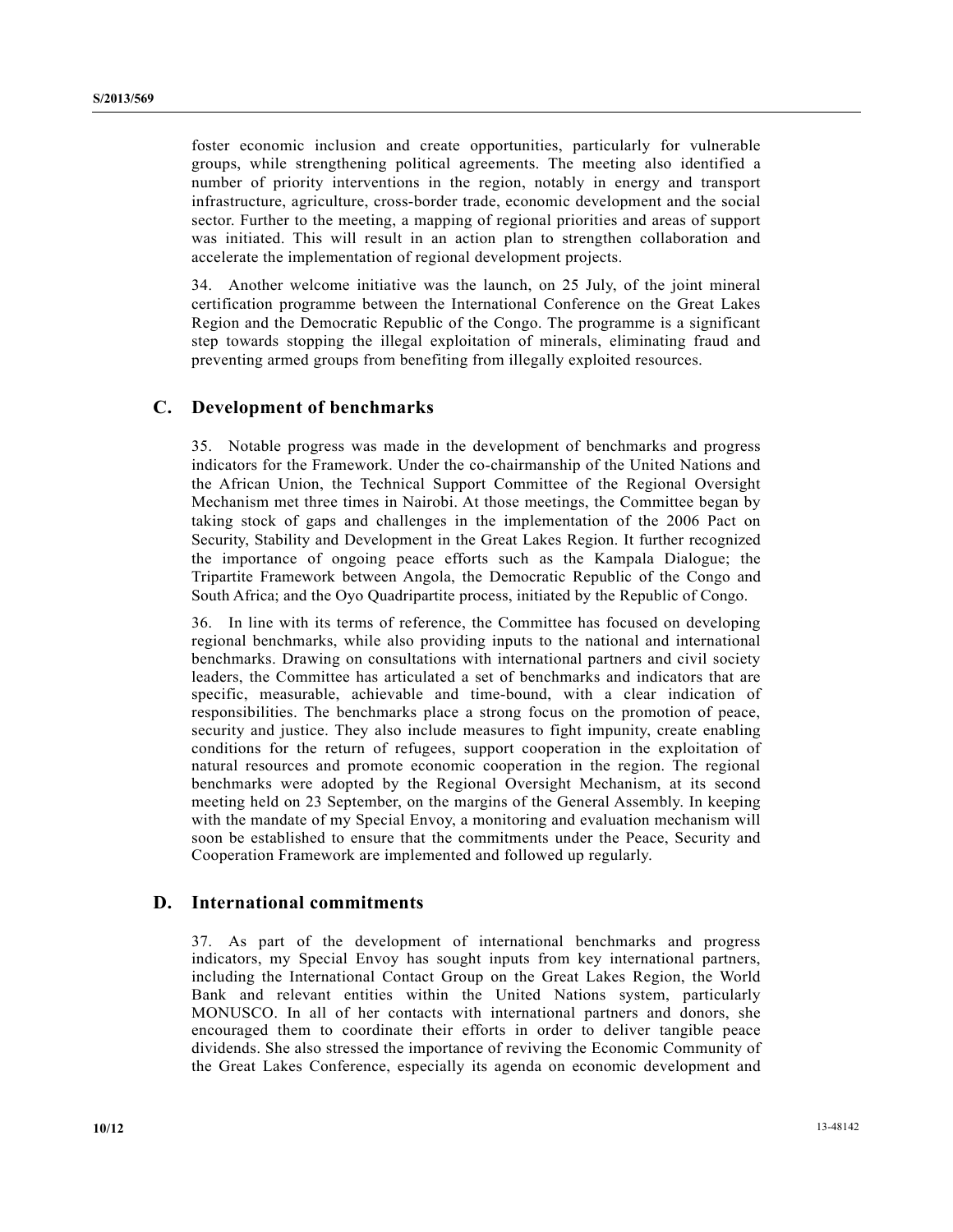regional integration. In this regard, a summit of the Heads of State of Burundi, the Democratic Republic of the Congo and Rwanda is being envisaged to discuss regional trade.

### **V. Observations and recommendations**

38. The Peace, Security and Cooperation Framework is widely perceived as a useful mechanism, given the opportunities that it presents for the Democratic Republic of the Congo and the region to effectively address decades of recurring conflict and violence. However, this "framework of hope" has yet to realize its objectives. Too many lives are being lost and disrupted while the leaders of the region muster the political will to implement the Framework. I call on all the signatories to accelerate their efforts, building on the positive steps that have been taken since the signing of the Framework, at the national, regional and international levels.

39. The resumption of hostilities between FARDC and M23 is a cause for serious concern. The renewed fighting dramatically increased the risk of a collapse of the political process and an escalation of violence. Tensions have flared in the region, both on the military and diplomatic fronts, and more concerted efforts are urgently needed to overcome the daunting challenges at hand.

40. The renewed fighting in North Kivu demonstrates that there are immediate issues that must be addressed in order to create the necessary conditions for the political process to succeed. In this regard, I am encouraged by the collective efforts undertaken by the leaders of the International Conference on the Great Lakes Region, and SADC. I welcome and support the main recommendations of the SADC summit of 17 and 18 August, as well as those of the International Conference on the Great Lakes Region summit of 5 September. In particular, I support the call for maximum restraint, the urgent resumption and conclusion of the Kampala Dialogue, and the enlargement and strengthening of the Expanded Joint Verification Mechanism.

41. The forthcoming joint SADC/International Conference on the Great Lakes Region summit could assist the member States of both organizations in reconciling their differences and reaching a common understanding on ways to bring lasting solutions to the challenges in eastern Democratic Republic of the Congo. My Special Envoy will continue to work closely with the leaders of the International Conference on the Great Lakes Region and SADC, as well as the Facilitator of the Dialogue. Moreover, my Special Envoy and my Special Representative for the Democratic Republic of the Congo will continue to work closely towards a balanced approach that builds on the combined strengths of political negotiations and military pressure.

42. I am concerned about the unacceptably high toll that the recent outbreak of violence in eastern Democratic Republic of the Congo has inflicted on civilians. Once again, I condemn the attacks on civilians and MONUSCO peacekeepers, including the personnel of the Force Intervention Brigade. I would like to express my deepest condolences to the families of the civilians and soldiers killed during the recent fighting. In the light of the grave violations of international humanitarian and human rights law perpetrated by M23, I would like to remind all concerned of their commitment, under the Peace, Security and Cooperation Framework, to neither harbour nor provide protection to individuals accused of war crimes, crimes against humanity, acts of genocide or crimes of aggression, as well as individuals falling under the United Nations sanctions regime. Furthermore, given the numerous